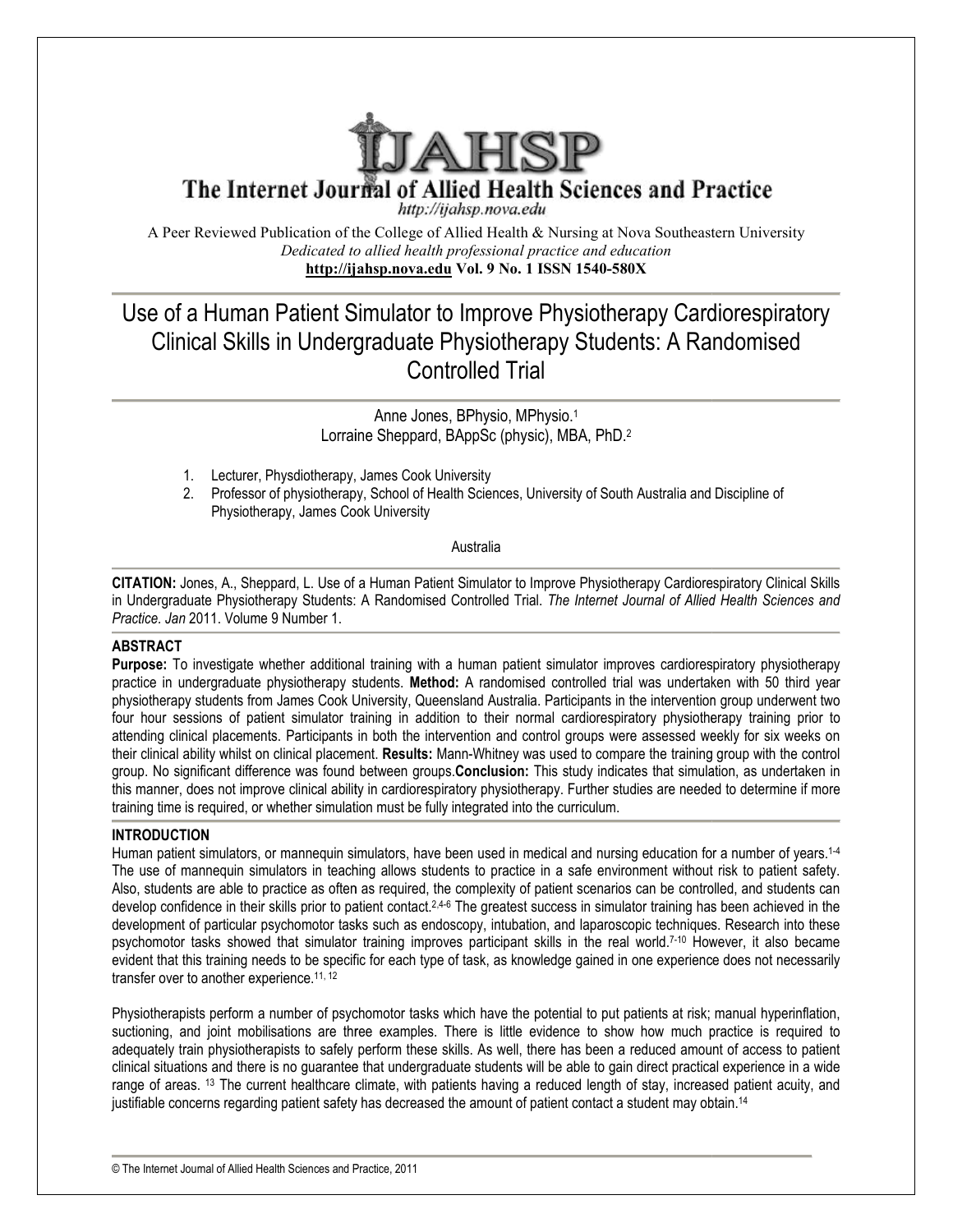One area that mannequin simulators may be used in physiotherapy education is in cardiorespiratory physiotherapy. In many countries, physiotherapists assess and treat patients with a wide range of respiratory and cardiac conditions. It has been found that use of a mannequin simulator can reduce the amount of time a student needs to obtain competency in a skill in a clinical setting.<sup>2</sup> Therefore, skills could be practiced on a mannequin simulator and transferred to the clinical setting when competency is obtained, as there is some evidence that simulation can transfer into improved patient care.15 Furthermore, mannequin simulators could improve the clinical experience for physiotherapy students, reduce the amount of clinical supervision required, save money for health services providing clinical experiences, reduce the amount of time required for physiotherapy students to become competent on a clinical placement, and protect patient safety.<sup>14</sup>

There are no known studies which have investigated the use of mannequin simulators in physiotherapy education for transfer of learning to a clinical situation, and few studies, in general, have investigated the use of mannequin simulators as a means for reducing the amount of time students take to become competent in a clinical setting. A systematic search of the literature by Jones and Sheppard in 2007 only identified two articles on the use of mannequin simulators in physiotherapy.<sup>1</sup> These two articles found inconclusive results regarding the use of a mannequin simulator and physiotherapy performance. One study found that chest percussion using a doll and a force plate improved student performance in the technique, while the other study found that physiotherapy students' confidence improved after practice in a mock intensive care unit.16 Neither of these studies investigated whether these skills were transferred to the clinical setting. Following the same search strategy as Jones and Sheppard, an up-to-date review of the literature to May 2010 found nineteen new articles; however, none of these were physiotherapy specific. Out of the total thirty five articles, eighteen were randomised controlled trials, with the next most common research method being crossover studies (five articles), systematic reviews, and observational cohort studies (four articles of each design). None of these studies investigated skills that are used by cardiorespiratory physiotherapists.

Furthermore, calls have been made for research to investigate whether skills learned using simulation transfer to real world situations rather than concentrating on participants' perceived benefits of that training.<sup>17,18</sup> However, the results of simulator training in many studies, especially in the field of nursing, still use satisfaction or confidence as an outcome measure.<sup>17,19,20</sup> Satisfaction and confidence are poor indicators for simulation training because it does not show if the learning experience produced positive learning benefits.

Two reasons for the poor outcomes in simulation training may be the choice of research design and the time spent on simulation training. Randomised controlled trials (RCTs) are still the most common form of research design with eighteen studies out of thirty-seven. The use of randomised controlled trials is seen in the health field, and in particular in medicine, as a "gold standard' where RCTs are given greater value than other types of research. Furthermore, twenty five of the studies found used less than ten hours training with the mannequin simulators. One possible reason for this may be a lack of simulators, especially at the high-fidelity end where the simulators are extremely expensive, and therefore there is limited time students can practice techniques using the simulators. As well, simulation has been used instead of other teaching strategies, such as case studies or didactic lectures, which would have normally involved less than ten hours training, whereas simulation is a different type of training and thus requires a different approach.21-24

Given the lack of research into the use of simulators in physiotherapy, and particularly cardiorespiratory physiotherapy, this study explored whether the use of a medium fidelity mannequin simulator (MS), defined as a mannequin driven by a computer to allow the manipulation of physiological parameters, improves the development of physiotherapy cardiorespiratory clinical skills.<sup>1</sup>

# **Research Aims**

The aims of this research were to determine whether:

- 1. physiotherapy students who have additional training on a mannequin simulator would score at least 8% higher on clinical placement as compared to those students who undertake a traditional learning program. Eight percent was chosen as students felt that this was a significant improvement and liable to take most students up one grade.
- 2. the use of a mannequin simulator would reduce by one week the time needed for physiotherapy students to become competent in cardiorespiratory physiotherapy skills on a clinical placement.
- 3. students with pass scores (50–64.99) in pre-clinical cardiorespiratory units would improve more with training on the mannequin simulator than those without this training.

#### **METHOD**

An experimental design was used with participants randomly allocated to either intervention or control group.

• Intervention group: those who received training using a mannequin simulator for two four-hour sessions in addition to traditional training.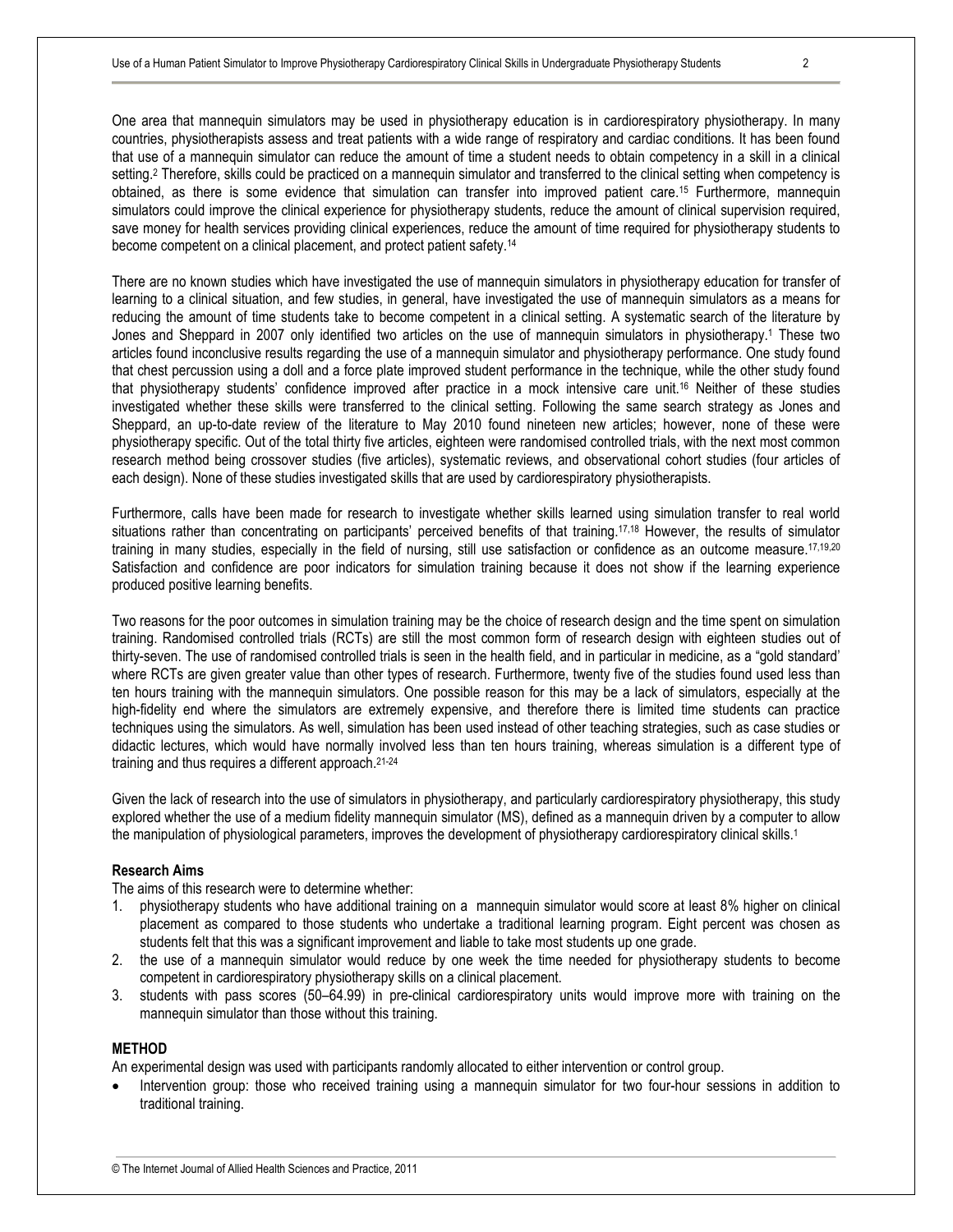• Control group: those who received no additional training beyond traditional training.

#### **Allocation**

A computer software random number generator program was used to generate the randomisation list which was kept off site by author LS. This list stated which numbers were allocating participants to intervention or control groups. Numbers were placed into opaque envelops and sealed; author AJ then distributed the envelopes to participants. This allowed AJ to remain blinded to group allocation until all data was collected.

#### **Participants**

Potential participants consisted of third year undergraduate physiotherapy students at James Cook University (JCU), Australia, who were recruited between July 2007 and July 2008. Verbal and written information regarding the aims of the study were provided and potential participants were informed that non-participation would in no way affect their progression in the physiotherapy program. They were also informed that any additional assessments used within the study could not to be used for progression within the program. Those who volunteered signed an informed consent form prior to enrolment in the study.

Traditional training involved didactic lectures, practical sessions, and tutorials in two cardiorespiratory/acute care subjects (PS2002 Physiotherapy 1 and PS3001 Physiotherapy 3) over two semesters – second semester second year and first semester third year. These two subjects had a combined total of 52 hours of lectures, 92 hours of practical classes, and 4 hours clinical experience supervised by an academic staff member. Classes covered the theoretical and practical skills required of a new graduate to practice cardiorespiratory physiotherapy techniques appropriate for the Australian healthcare system. The clinical experience involved students seeing patients in pairs and undertaking a basic assessment and treatment of stable surgical or respiratory patients. All participants in this study had completed this training five weeks prior to attending clinical placements. No participant had undertaken any formal clinical placement which occurred in the second half of third year and the first half of fourth year. The first clinical placement subject, PS3005 Physiotherapy Theory and Application 1, occurred in the second half of third year and involved students attending two, six week placements. The first half of fourth year involved students undertaking their second clinical placement subject, PS4001 Physiotherapy Theory and Application 1, which involved three, six week placements. Students would attend an acute care placement at any one of the five placement in the two subjects.

#### *Inclusion criteria*

Participants were eligible for inclusion if they had passed the cardiorespiratory subjects described earlier and were permitted to enrol in the first clinical placement subject (PS3005 Physiotherapy Theory and Application 1).

#### *Exclusion criteria*

Participants were excluded from the study if they had transferred into the Bachelor of Physiotherapy degree without completion of the JCU cardiorespiratory subjects. This allowed for standardisation of cardiorespiratory training prior to allocation to intervention or control groups.

#### **Withdrawal**

Participants were withdrawn from the study if they:

- 1. withdrew consent,
- 2. withdrew from the Bachelor of Physiotherapy degree prior to starting the cardiorespiratory/acute care clinical placement,
- 3. failed the first clinical placement subject (PS3005) without having completed a cardiorespiratory/acute care placement.

#### **Intervention**

The intervention group received traditional training and then they received an additional eight hours of training on a medium fidelity mannequin simulator, the Nursing Anne VitalSim (Laerdal), which allowed for moderate interaction between mannequin and the user.<sup>1</sup> This interaction allowed modification to lung and heart sounds as well variations to blood pressure, respiratory rate, and ECG based on the conditions and treatments being practiced.

The intervention group practiced, in pairs, assessment and treatment techniques appropriate to the given scenarios which were developed by the principal investigator (AJ) and are outlined in detail in another article.25 In short, the scenarios represented major conditions seen in cardiorespiratory physiotherapy practice, which were validated by physiotherapy experts. Elements associated with a patient's care in hospital were reproduced, such as X-rays, observation charts, past and current medical records, and relevant laboratory tests. Attachments such as oxygen delivery devices, indwelling catheters and intravenous lines were also used as appropriate. The elements of patient care and attachments were consistent with each scenario.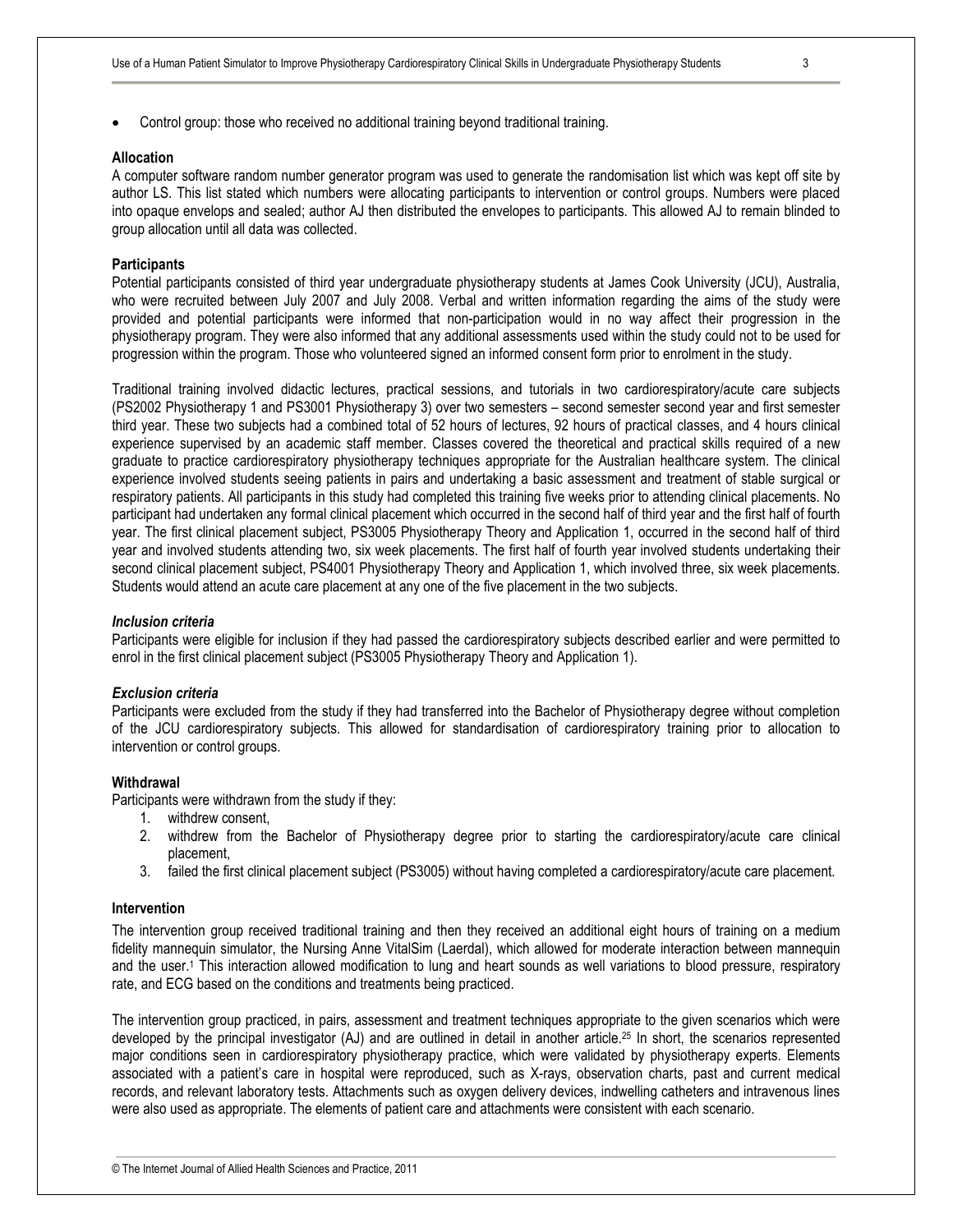The sessions were facilitated by an experienced cardiorespiratory physiotherapy clinical educator who had been trained on using the simulator. The facilitator was not involved in either the traditional training or future clinical education placements for the participants in the study.

The simulator sessions were held one week prior to the participants attending their first clinical placement. Participants were randomly allocated to set simulation session times by having their name, and the day and time pulled out of a hat. All participants in the simulation training completed the same scenarios. The participants worked in pairs, one acting as the physiotherapist and one as the voice of the patient for one scenario. They then swapped roles when undertaking another scenario. The facilitator provided prompting and feedback regarding the participants performance. This process followed the same process that occurs with clinical educators in clinical settings.

# **Outcome measure**

The measurement tool used was the Assessment of Physiotherapy Practice (APP) version five, see Dalton et al (2009).26 This tool is used nationally in Australia to assess physiotherapy students' performance in clinical practice. The APP assesses a number of different components (Table 1) and each component has criteria which describe an achieved level. The levels are scored on a scale of zero to four. The score for each criteria were totalled to achieve an overall competence score (CS). The scores obtained by the APP tool have been through a validation and reliability process which has shown high inter-class correlation coefficient (ICC) of 0.96 (95% confidence interval of 0.93 to 0.98).<sup>26</sup>

| <b>Table 1: Clinical evaluation components</b>              |
|-------------------------------------------------------------|
| Subjective assessment                                       |
| Objective assessment                                        |
| Interpretation from assessment findings and other resources |
| Appropriate intervention plan                               |
| Execution of intervention techniques                        |
| Evaluation methods                                          |
| Evaluation guides patient management                        |
| Communication and rapport                                   |
| Professional behaviour                                      |
| Documentation                                               |
| Safety                                                      |
| Reflective practice                                         |

#### **Sample size**

No students from JCU had yet to attend clinical placements; as a result, there was no historical data, such as the mean clinical mark or standard deviation for acute care placements available to calculate a required sample size. In discussions with experienced clinicians involved in clinical assessment, an average clinical mark was considered to be 67%. In discussions with students, they felt that being able to move up to the next grade, i.e. from 67% to 75%, was a significant difference based on educational method. At JCU a pass grade is 50- 64.9%, credit 65-74.9%, distinction 75-84.9% and high distinction 85-100%. Therefore, the sample size was calculated as 30 participants for each group (α 0.05, power 0.8) using the average mark of 67% and standard deviation of ten marks. To achieve this sample size, participants needed to be enrolled from third year physiotherapy students in two separate years (2007 and 2008).

#### **Ethics**

Ethical approval (H2384) was granted by JCU's Human Ethics Committee. Written informed consent was obtained from the participants and clinical educators wishing to participate in the study. Participants and clinical educators could withdraw from the study at any time without prejudice.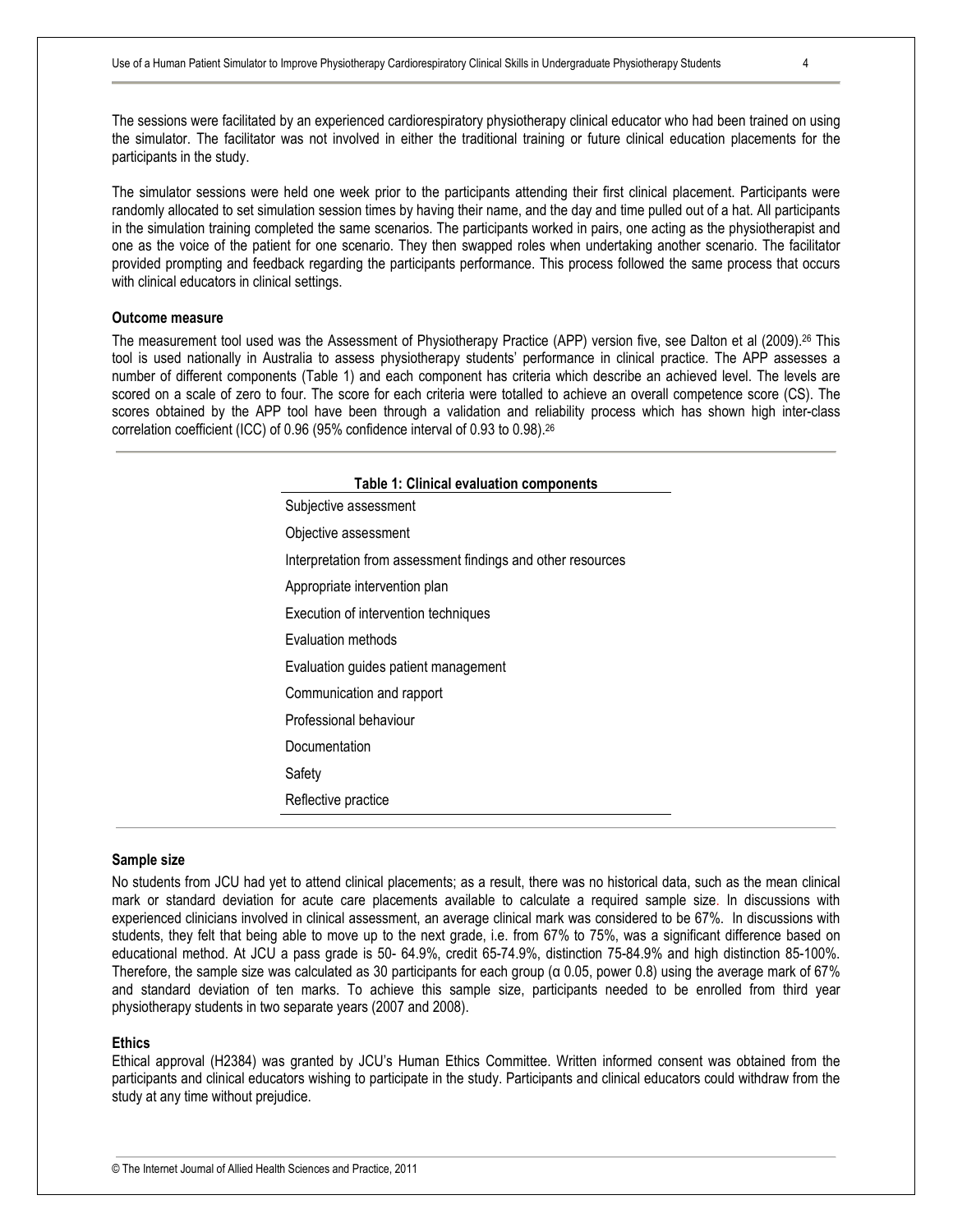## **Data Collection**

The cardiorespiratory/acute care placements ran for six weeks in Queensland's public hospitals, and all participants on placement were assessed by their clinical supervisor at the end of three and six weeks using the Assessment of Physiotherapy Practice (APP) tool. In addition, all participants enrolled in the study were assessed at the ends of week one, two, four, and five. This was to detect when participants became competent whilst on clinical placement and to determine whether the intervention group achieved competence one week earlier than the control group. The APP is measured out of 80 and competent is defined as achieving a score of 40 as per Dalton et al. <sup>26</sup>

Grades from the cardiorespiratory/acute care subjects (PS2002 and PS3001) were gathered from the participants' academic record by the principal investigator (AJ) after all study data were collected. Each participant's pre-clinical placement score was calculated by combining both grades and dividing by two to create an average percentage grade.

#### *Clinical educators*

Clinical educators, who indicated they would participate as assessors, were given verbal and written information about the study. Written informed consent was gained from six clinical educators at four hospital sites where cardiorespiratory placements occurred for JCU students. Clinical educators who participated in the study were blinded to group allocation, although they could not be blinded to participants in the study versus those not on the study due to the additional collection of data for those participating over those not participating. All clinical educators, whether assessing participants or not, were provided with the assessment tool (APP) and training regarding the use of the tool.

#### **Data management**

All data were stored in a spreadsheet for ease of data entry and then imported into SPSS version 17 (SPSS, Chicago). Participants were identified using codes to maintain anonymity. All APP forms relating to the study were sent by the clinical educator to the Clinical Education Coordinator, JCU Physiotherapy. Relevant data for participants enrolled in the study were given by the Clinical Education Coordinator to the principal investigator. Original APPs required for participants' university grades were kept by the Clinical Education Coordinator. All written informed consent forms and APP forms were stored in a locked draw of a filing cabinet in the principal investigators office.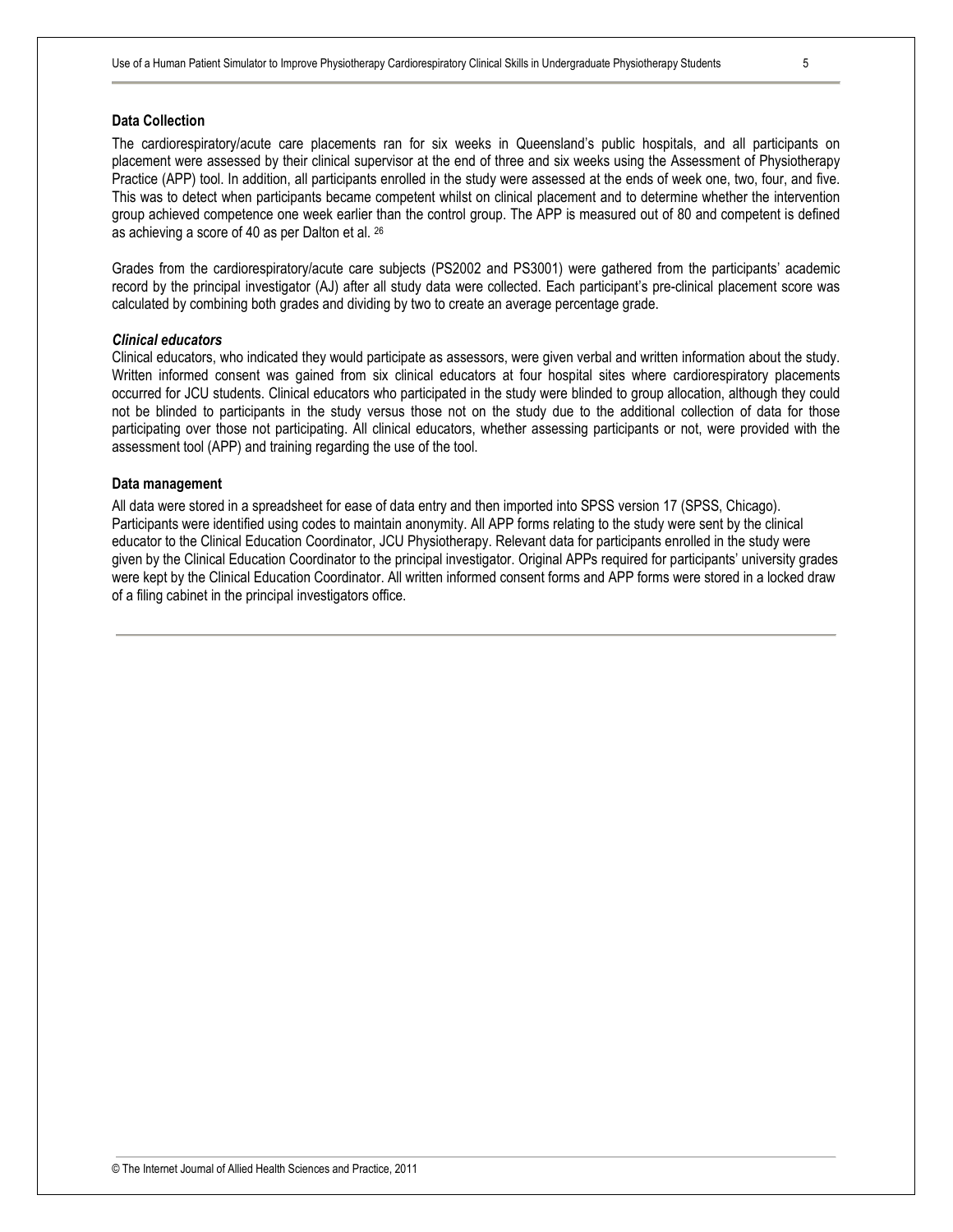

Figure 1: Flow diagram of research method.

## **RESULTS**

Sixty two participants were enrolled in the study, with thirty one each in the intervention and control groups. As can be seen in Figure 1, ten participants allocated to the intervention group and two in the control group withdrew from the study prior to attending training or placement. Results are reported only for those students who remained in the study. Both groups were well matched demographically with six males in the control group and 5 in the intervention group. The average age for the control group was 20.4 years and the intervention group 19.9 years. There was no significant difference between the groups pre-clinical placement grades, with the control group mean 64.11, standard deviation 7.16; and simulation group mean 64.93, standard deviation 7.43 (p=0.64). Data was not available for all six weeks for all participants. The control group had twenty participants with all data whilst the intervention group had ten. Seven participants in the control group and five participants in the intervention group had only data for week six. Individual student data is presented in Appendix 1.

Results from the APP were collated and data analysis performed. The Mann-Whitney U test was used to compare the intervention and control group because APP scores and pre-clinical placement grades were not normally distributed. Multivariate analysis was undertaken following return of all data to determine if there was any relationship between APP scores and when participants went on placement (i.e. a participant's first through to their fifth placement) or the location where a participant went on placement. There was no significant effect for when or where a participant went on placement.

The first aim of the study, whether physiotherapy students who have additional training on a mannequin simulator would score at least 8% higher on clinical placement as compared to those students who undertake a traditional learning program, was analysed by between group (intervention and control) analysis of competence scores for weeks 1 to 6. No significant differences were found between groups. The second aim, whether the use of a mannequin simulator would reduce by one week, the time needed for physiotherapy students to become competent in cardiorespiratory physiotherapy skills on a clinical placement, was analysed by within group analysis of competence scores to determine whether there was a plateau in APP scores. Table 2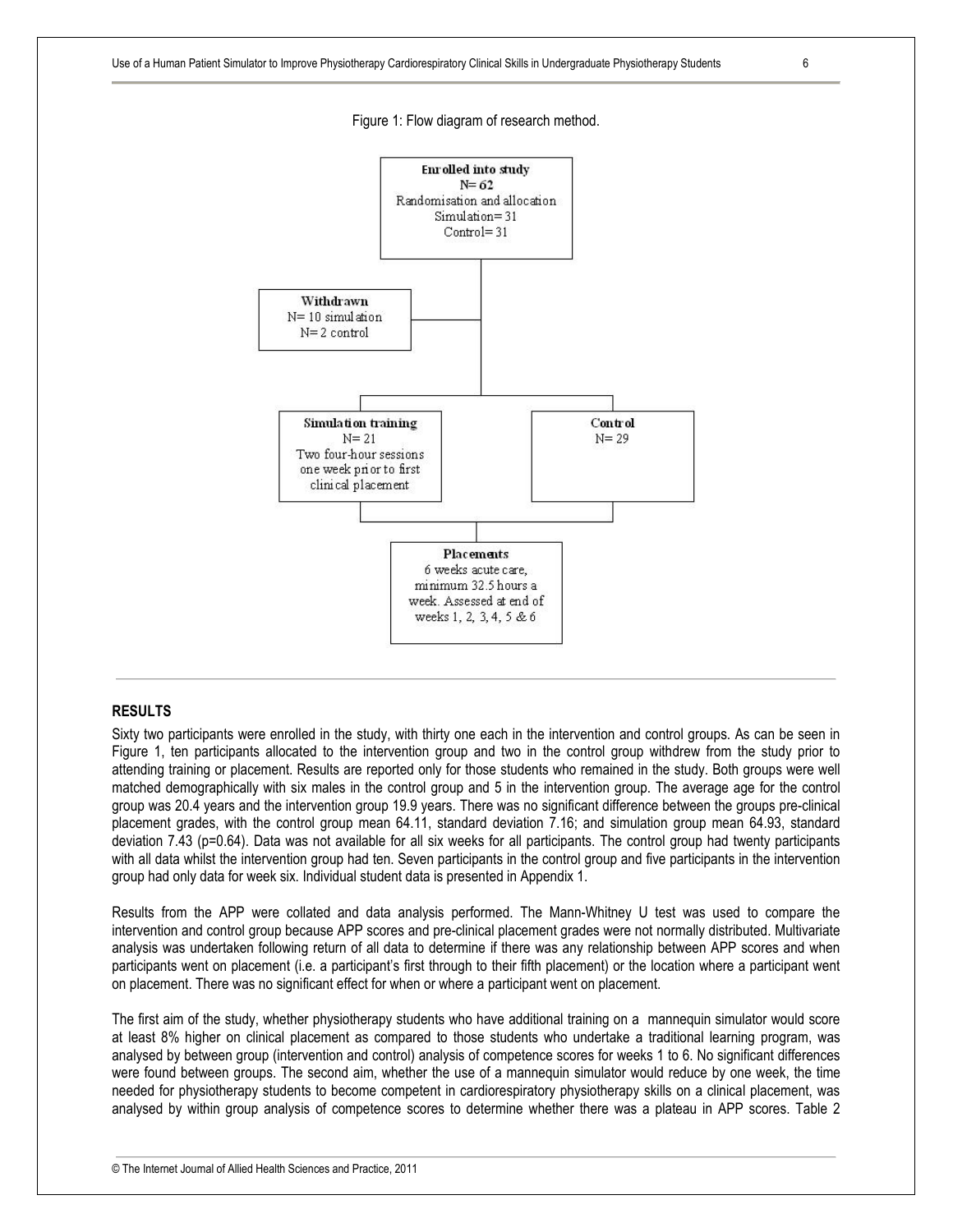shows there was no plateau in either the intervention or control groups as the APP scores continued to rise. The third aim of the study, whether students with pass scores (50–64.99) in pre-clinical cardiorespiratory units would improve more with training on the mannequin simulator than those without this training, was assessed by between group (intervention and control) analysis for those participants with a pass grade as their pre-clinical placement grade with weeks 1 to 6 competence scores. No significant difference was found in the APP scores between the intervention and control groups in weeks one through to six for pass-only participants.

There was a trend for the intervention group to have a smaller range in their APP scores each week as compared to the control group. Table 2 shows that the smallest difference in the range between the control and intervention group was one grade point for the pre-clinical placement grade. For the APP score, the smallest range difference was two points in week one. The largest difference between the ranges for APP score was week five with a difference of nineteen points.

In this study, the reliability of the APP scores was 0.95 with a 95% confidence interval of 0.92 to 0.97 using the ICC. A power calculation using the actual means and standard deviations found a power of 0.205 with an α of 0.05.

| Table 2: Descriptive statistics for each group by week |         |                |       |              |                |       |                       |  |  |  |  |
|--------------------------------------------------------|---------|----------------|-------|--------------|----------------|-------|-----------------------|--|--|--|--|
|                                                        | Control |                |       | Intervention |                |       |                       |  |  |  |  |
|                                                        | Mean    | <b>Std Dev</b> | Range | Mean         | <b>Std Dev</b> | Range | <b>Mann-Whitney U</b> |  |  |  |  |
| Preclinical                                            | 64.1    | 7.2            | 31    | 64.9         | 7.4            | 30    | 0.62                  |  |  |  |  |
| Week 1                                                 | 25.9    | 10.0           | 34    | 23.3         | 10.8           | 32    | 0.44                  |  |  |  |  |
| Week 2                                                 | 33.2    | 9.3            | 34    | 33.6         | 8.4            | 24    | 0.18                  |  |  |  |  |
| Week 3                                                 | 40.2    | 8.2            | 28    | 40.9         | 6.6            | 19    | 0.51                  |  |  |  |  |
| Week 4                                                 | 44 4    | 9.4            | 35    | 461          | 8.4            | 28    | 0.50                  |  |  |  |  |
| Week 5                                                 | 514     | 9.8            | 42    | 52.5         | 8.1            | 23    | 0.59                  |  |  |  |  |
| Week 6                                                 | 60.7    | 9.1            | 36    | 58.7         | 8.4            | 29    | 0.35                  |  |  |  |  |

#### **Discussion**

No difference was found between traditional training (control group) and traditional training with additional simulator training (intervention group) as measured by the APP. This was also the same for those participants who had received a pass grade in their pre-clinical placement subjects. Also, there was no difference in the time taken to become competent between the intervention and control group. These findings differ from those of Good (2003) who found that simulation training can reduce the time needed to become competent in the clinical setting.<sup>2</sup>

There are a number of reasons why no difference between groups could be found for the research hypotheses in this study. First, training exposure may not have been long enough. It may be that simulation for more than eight hours is required to show an effect as this study was not looking at teaching psychomotor tasks but integration of assessment and clinical reasoning to develop an appropriate treatment. However, many simulation studies have used less than eight hours of training and have found positive results when investigating learning of psychomotor tasks or communication skills.<sup>1</sup> Eight hours was chosen for this study, as it was more time found in most studies and was achievable given the timeframes of the curriculum.

The second reason may have been that the outcome of clinical practice was only assessed on a weekly basis. Given that simulation training was for eight hours and assessment was completed after a minimum of 32.5 hours, it may be unreasonable to assume that a difference could be detected after the longer time period. Asking physiotherapy clinical educators to assess participants more frequently was felt to add too much workload to the educators and thus potentially reduce recruitment to the study. A third reason may be that simulation needs to be imbedded in the curriculum and not be additional to the curriculum. Embedding the simulation into the curriculum may have resulted in fewer withdrawals in the study and increasing its power. However, many simulation studies have used simulation as a stand alone educational method not embedded into a health science curriculum.<sup>27</sup>

The difference in the ranges between the control and intervention group initially show that the two groups were evenly matched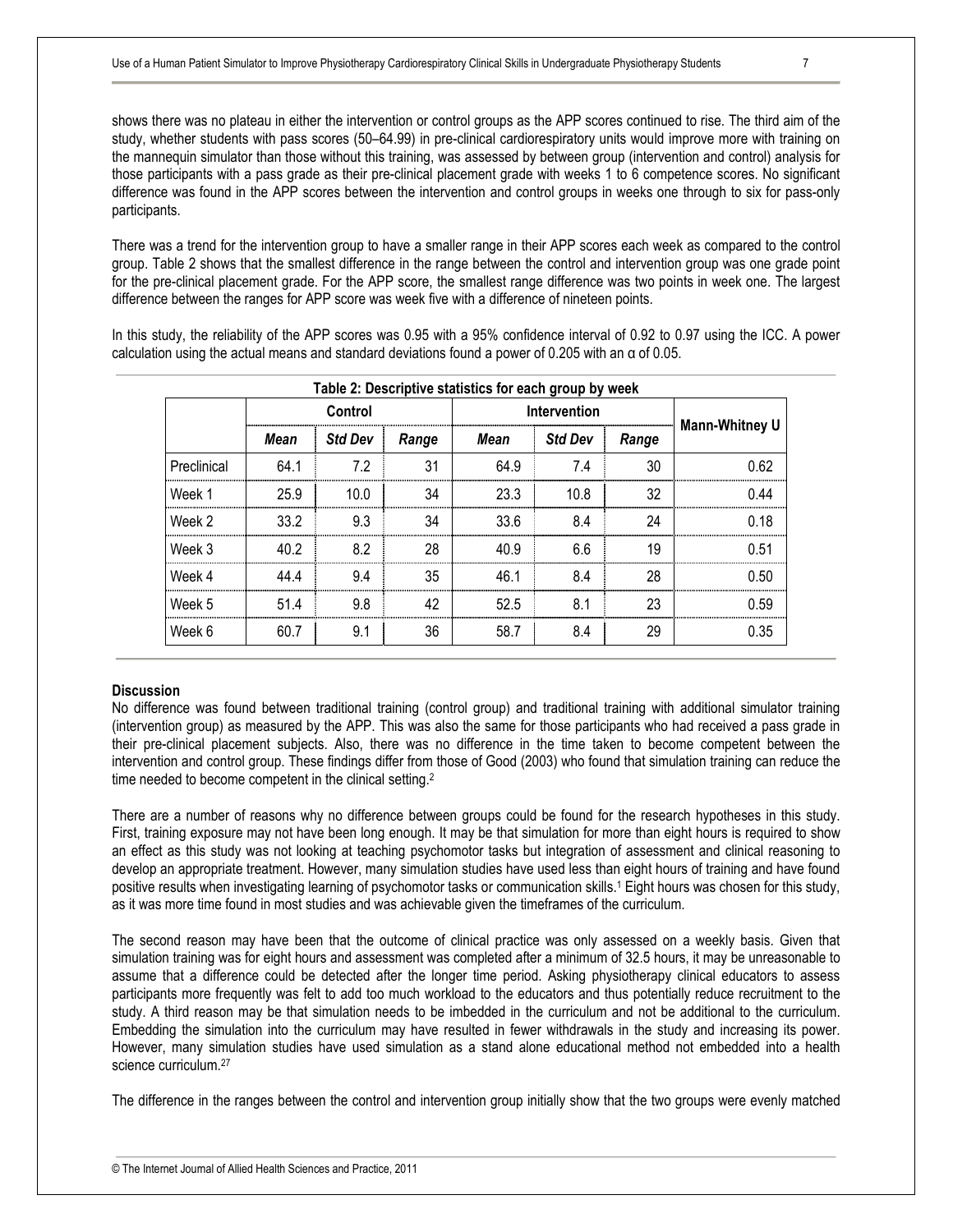with regards their knowledge, as assessed by the pre-clinical placement grade and their clinical performance, the week one APP score. As the placements progressed, the difference in the ranges of APP scores changed. The smaller range in scores for the intervention group are in part due to the lowest mark in that group being higher each week than in the control group. As well, the highest APP score each week is also found in the control group. That the lowest mark each week for the APP is not in the intervention group may indicate that the simulation training has helped to improve clinical ability a little more than traditional training alone. If this was the case, it could be assumed that the highest score would also be found in the intervention group, which it was not. It may be that the simulation training helped participants to assess, reason, and treat in a more standardised manner than with the traditional training alone. This may then indicate that students who are at risk of failing clinical placements should receive simulation training prior to attending clinical placements as a remedial measure, even though participants with a pre-clinical placement pass grade did not improve more with simulation training. This study was not powerful enough to accurately determine if simulation for students with a low pre-clinical grade could benefit more from simulation training therefore a larger study is required to investigate this further.

Another reason that this study did not find an improvement in clinical ability may be the fidelity of the simulated experience. This study utilised Nursing Anne, in a ward environment, as the simulator, which allows auscultation findings to be adjusted, as well as blood pressure and heart rate. Medical records, medical attachments and results of clinical investigations, such as chest Xrays, were provided for the participants. Given that the simulator is not able to move independently, it restricts the clinical information that is available for physiotherapy participants. The fidelity, or realism, of a simulated experience is one of the stated reasons for the success of simulation as an education intervention.27 Nursing Anne is a full body simulator and costs around A\$16,000, which is much cheaper than high fidelity simulators. But high fidelity simulators also do not have independent movement except in chest rise and fall and, as such, adds only slightly more realism for physiotherapy assessment and treatment. Further studies are required to determine if high fidelity simulation is more appropriate for physiotherapy. If physiotherapy as a profession wants to utilise simulation as an educational intervention, it may be that it needs to investigate what simulation can be used for or help companies, who develop simulators, to produce a simulator that is more appropriate to physiotherapy needs.

This study has shown that simulation can be used in cardiorespiratory physiotherapy education. Use of simulation as has occurred in this study potentially ensures that students are adequately prepared to assess and treat patients as would be found in acute care. The use of simulation in a non- threatening environment and in a low stakes situation may have allowed students to feel more comfortable and further reinforce a standardised approach to acute care physiotherapy practice.

## **Limitations**

There were a number of issues with the way this study was undertaken which may have a bearing on the results found. There was a delay between participants receiving simulation training and when they may have attended their acute care clinical placement. Due to financial and logistical reasons, all participants were trained prior to attending their first clinical placement. This meant that there could be up to nine months delay between simulation training and cardiorespiratory/acute care clinical placement and thus assessment with the APP. With a delay, a participant could have forgotten some of the lessons learned during the training experience. However, statistical analysis showed that there was no effect for when the participant went on placement and thus this delay appeared to have had minimal effect.

Cardiorespiratory/acute care clinical placements were provided in a number of public hospital sites which meant that multiple clinical educators were involved in assessing participants. Multivariate analysis determined that there was no significant effect on the APP scores across the multiple sites. Even though Dalton et al have shown that the APP has good inter-rater reliability (0.96 ICC), which was reproduced in this study (0.95 ICC), it is not possible to rule out any effects the different sites and different physiotherapy clinical educators had on the results due to the small sample size making it more difficult to pick up these differences.<sup>26</sup> It may be that different clinical sites and educators had more affect on some participants' learning than other sites and educators. Learning style preferences was not assessed in this study and potentially should be included in further investigations. It is recommended that the APP continue to be used as an outcome measure for clinical ability in physiotherapy simulation trials as it has found to be a valid and reliable measure.

There was a large amount of missing data in the study. It appeared that asking clinical educators to remember to assess some students on a weekly basis caused problems. This may have been due to the increased workload required to assess on a weekly basis or it may simply have been that the educators forgot who they had to assess weekly. Emails and phone calls were sent to remind clinical educators to assess participants in the study, as not all students who attended acute care placements were enrolled into the study. One possible solution to for this could be that in future studies, all students, regardless of participation, should be assessed in the same timeframes.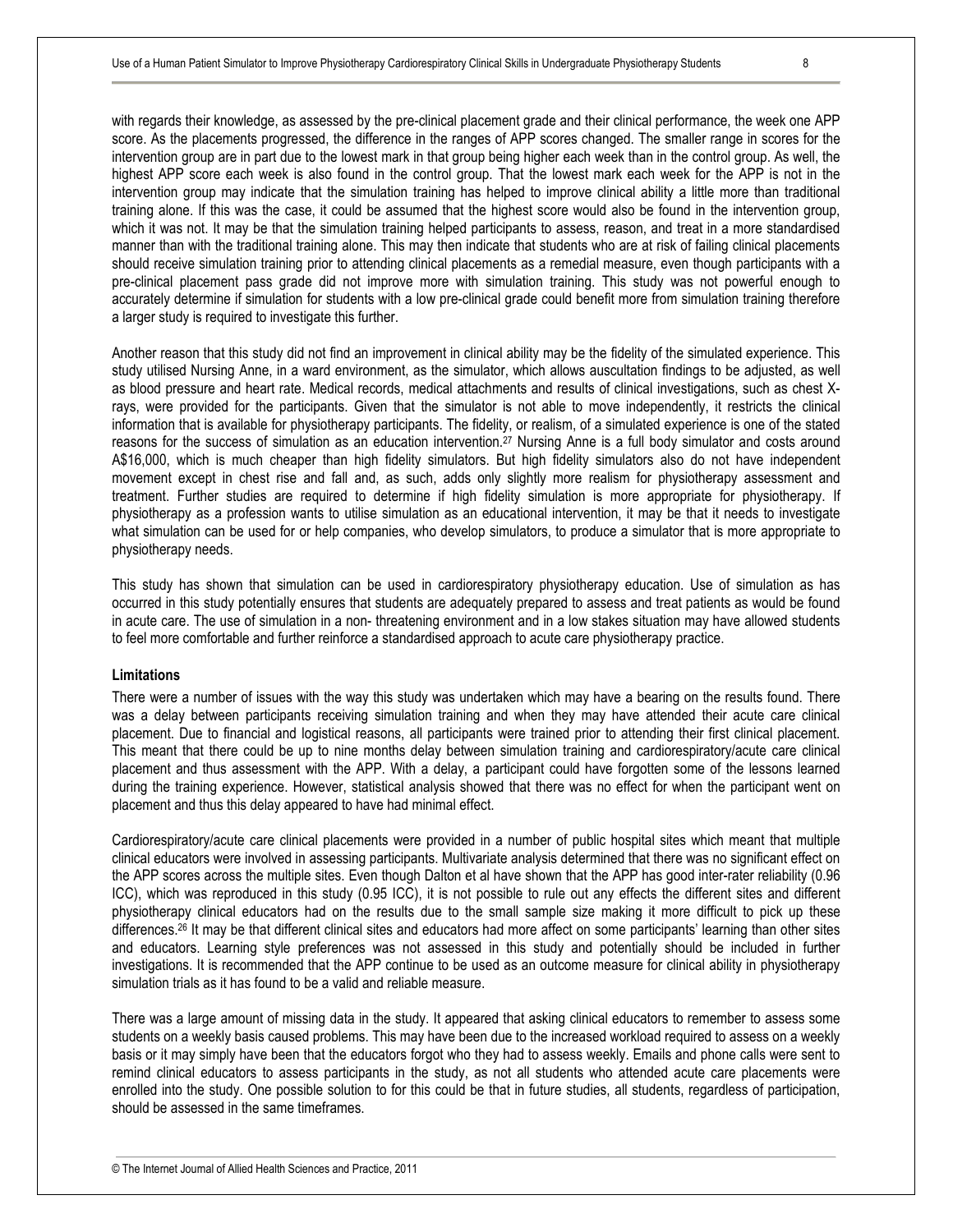Whilst the study was able to enroll thirty-one participants each into the intervention and control group, there were withdrawals, especially from the intervention group where there were ten withdrawals and two withdrawals in the control group. This was mainly due to participants being unable to attend simulation training in the week it was run. The only way to ensure a minimum of thirty participants within each group, even after withdrawals, would have been to continue the study for a third year. However, it was not possible to continue into a third year because changes were required to the physiotherapy curriculum and clinical placement lengths were changed from six weeks to five weeks due to an agreement between all physiotherapy programs within Queensland and at the request of Queensland Health physiotherapy staff. These changes to the curriculum and clinical placements meant that other cohorts could not be directly compared to the data already collected.

Finally, there has been discussion in the literature regarding research design and educational interventions with some authors favouring randomised controlled trials and others highlighting the limitations of randomised controlled trials.28, 29 Potential limitations of randomised controlled trials in education are the ability to control all variables; for example, participant and teacher motivation affects all learning interventions and is difficult to control. The amount of impact that these had on the study is impossible to calculate.

## **CONCLUSION**

The use of an additional two four hour sessions of simulation training in cardiorespiratory/acute care physiotherapy, as undertaken in this study, led to no significant improvement in clinical ability as measured by the APP. Further investigation is needed to determine whether simulation has the potential to replace cardiorespiratory/acute care physiotherapy clinical experiences. This research needs to take into account the fidelity of the simulated experience, whether simulation should be for a longer period of time, be integrated into the curriculum, or used specifically for students with a pre-clinical subjects pass grade.

This study used clinical ability as an outcome measure for an educational intervention in a health science professional program. It reproduced the very high inter-rater reliability for the APP found in a previous study and thus is a suitable measure for assessing clinical ability. Although the literature contains reports of benefits from the use of simulation, very few studies use clinical ability as an outcome measure. However, this study highlights the need for more research into the clinical benefits of simulation education interventions prior to large amounts of time and money being spent on wider scale implementation. This study also highlights that although simulated experiences may be beneficial, the actual approach and method of simulated experience impacts on the outcome. It can not be assumed that just because simulation is used as an education method, a positive learning outcome will occur.

## **ACKNOWLEDGEMENT**

James Cook University, Faculty of Medicine, Health and Molecular Science internal research grant to the value of AUD \$4,000.

# **REFERENCES**

- 1. Jones A, Sheppard L. Can human patient simulators be used in physiotherapy education. The Internet Journal of Allied Health Sciences and Practice [serial on the Internet]. 2007; 5(2): Available from: http://ijahsp.nova.edu/articles/vol5num2/jones.pdf.
- 2. Good M. Patient simulation for training basic and advanced clinical skills. Med Educ. 2003;37(Suppl. 1):14-21.
- 3. Weller J. Simulation in undergraduate medical education: bridging the gap between theory and practice. Med Educ. 2004;38:32-8.
- 4. Wilson M, Shepherd I, Kelly C, Pitzner J. Assessment of a low-fidelity human patient simulator for the acquisition of nursing skills. Nurse Educ Today. 2005;25:56-67.
- 5. Owen H, Plummer J. Improving learning of a clinical skill: the first year's experience of teaching endotracheal intubation in a clinical simulation facility. Med Educ. 2002;36:635-42.
- 6. Peteani L. Enhancing clinical practice and education with high-fidelity human patient simulators. Nurses Education. 2004;29(1):25-30.
- 7. Banks E, Chidnoff S, Karmin I, Wang C, Pardanani S. Does a surgical simulator improve residents operative performacne of laparoscopic tubal ligation? American Journal of Obstetrics and Gynecology. 2007;197:541.e- .e5.
- 8. Howells N, Gill H, Carr A, Price A, Rees J. Transferring simulated arthroscopic skills to the operating theatre. Journal of Bone and Joint Surgery. 2008;90(4):494- 9.
- 9. Kory P, Eisen L, Adachi M, Ribaudo V, Rosenthal M, Mayo P. Initial airway management skills of senior residents simulation training compared with traditional training. Chest. 2007;132(6):1927- 31.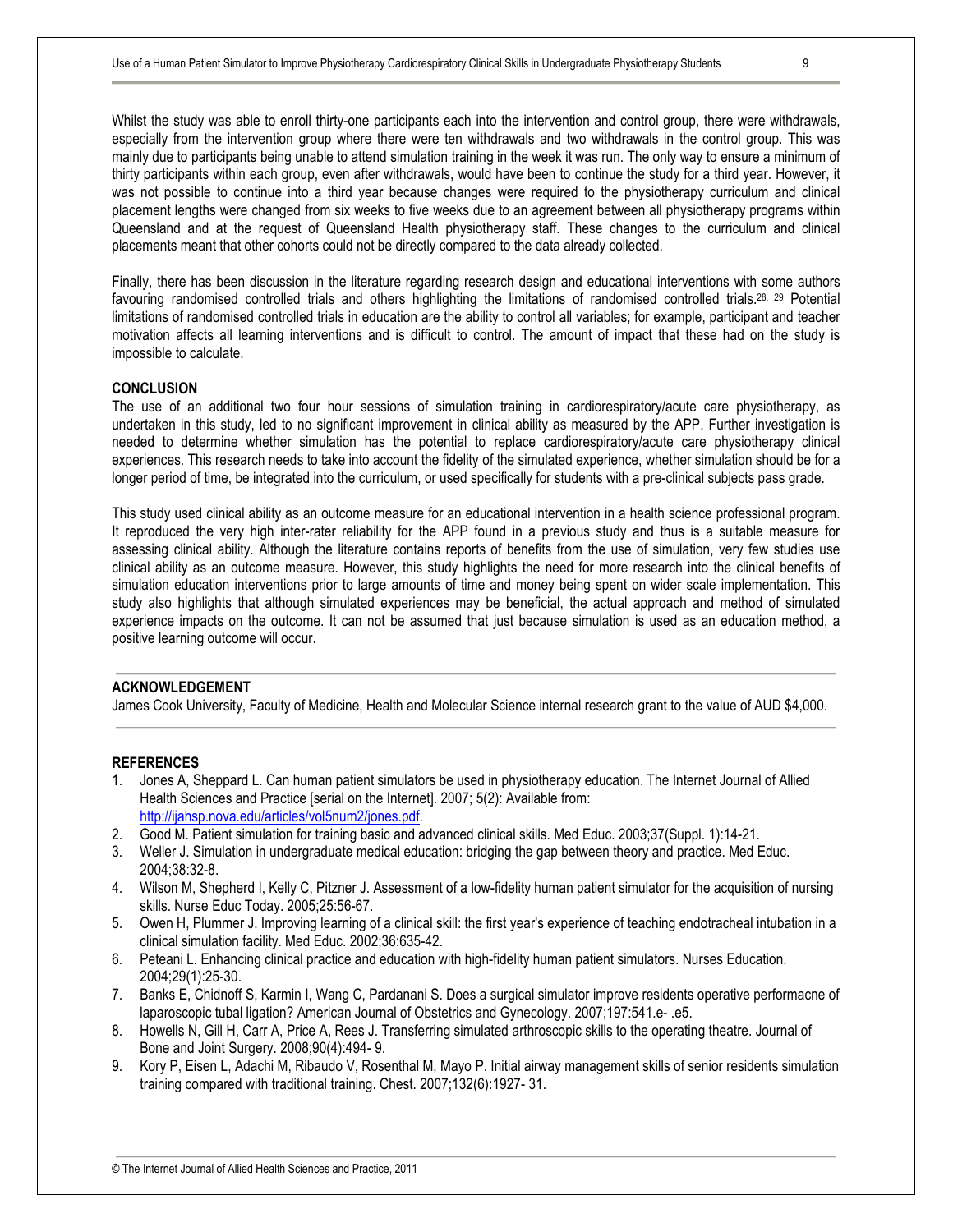- 10. Chopra V, Gesink B, DeJong J, Bovill J, Spierdijk J, Brand R. Does training on an anaesthesia simulator lead to improvement in performance? British Journal of Anaesthesia. 1994;73:293-7.
- 11. Park C, Rochlen L, Yaghmour E, Higgins N, Bauchat J, Wojciechowski K, et al. Acquisition of critical intraoperative event management skills in novice anesthesiology residents by using high-fidelity simulation-based training. Anesthesiology. 2010;12(1):202- 11.
- 12. Fraser K, Peets A, Walker I, Tworel J, Paget M, Wright B, et al. The effect of simulator training on clinical skills acquisition, retention and transfer. Med Educ. 2009;43:784- 9.
- 13. Hassam M, Williams M. Education via simulation: Teaching safe chest percussion for pre-term infants. Hong Kong Physiotherapy Journal. 2003;21:22-8.
- 14. Jones A, Sheppard L. Physiotherapy education: a proposed evidence- based model. Advances in Physiotherapy. 2007;4:1- 5.
- 15. Wayne D, Didwania A, Feinglass J, Fudala M, Barsuk J, McGaghie W. Simulation-based education improves quality of care during cardiac arrest team responses at an academic teaching hospital a case-control study. Chest. 2008;133(1):56- 61.
- 16. Chattoo C, Dennis J. Intensive care unit training for Physical Therapy student: Use of an innovative patient simulator. Acute Care Perspectives. 1997;5(4):7-12.
- 17. Laschinger S, Medves J, Pulling C, McGraw R, Waytuck B, Harrison M, et al. Effectiveness of simulation on health profession students' knowledge, skills, confidence and satisfaction. International Journal of Evidence Based Healthcare. 2008;6:278- 302.
- 18. de Giovanni D, Roberts T, Norman G. Relative effectiveness of high- versus low-fidelity simulation in learning heart sounds. Med Educ. 2009;43:661- 8.
- 19. Cant R, Cooper S. Simulation-based learning in nurse education: systematic review. Journal of Advanced Nursing. 2010;66(1):3- 15.
- 20. Harder N. Use of simulation in teaching and learning in health sciences: A systematic review. Journal of Nursing Education. 2010;49(1):23- 8.
- 21. Barsuk J, Ahya S, Cohen E, McGaghie W, Wayne D. Mastery learning of temporary hemodialysis catheter insertion by mephrology fellows using simulation technology and deliberate practice. American Journal of Kidney Disease. 2009;54(1):70- 6.
- 22. Howard V, Ross C, Mitchell A, Nelson G. Human patient simulators and interactive case studies. Computers, Informatics, Nursing. 2010;28(1):42- 8.
- 23. Haycock A, Youd P, Bassett P, Saunders B, Tekkis P, Thomas-Gibson S. Simulator training improves practical skills in therapeutic GI endoscopy: results from a randomized, blinded, controlled study. Gastrointestinal Endoscopy. 2009;70(5):835- 45.e2.
- 24. Ten Eyck R, Tews M, Ballester J. Improved medical student satisfaction and test performance with a simulation-based emergency medicine curriculum: A randomised controlled trial. Annuals of Emergency Medicine. 2009;54(5):684- 91.
- 25. Jones A, Sheppard L. Physiotherapy scenario development: a new approach. Focus on Health Professional Education. 2010;under review.
- 26. Dalton M, Keating J, Davidson M. Development of the Assessment of Physiotherapy Practice (APP): A standardised and valid approach to assessment of clinical competence in physiotherapy. Brisbane: Griffith University; 2009 [16/2/10]; 6-28]. Available from: http://www.altc.edu.au/resource-development-clinical-assessment-griffith-2009
- 27. Issenberg B, McGaghie W, Petrusa E, Gordon D, Scalese R. Features and uses of high-fidelity medical simulations that lead to effective learning: a BEME systematic review. Medical Teacher. 2005;27(1):10-28.
- 28. Slavin R. Evidence-based educational polices: Transforming educational practice and research. Educational Researcher. 2002;31(7):15- 21.
- 29. Prideaux D. Researching the outcomes of educational interventions: a matter of design. British Journal of Medicine. 2002;324:126-7.